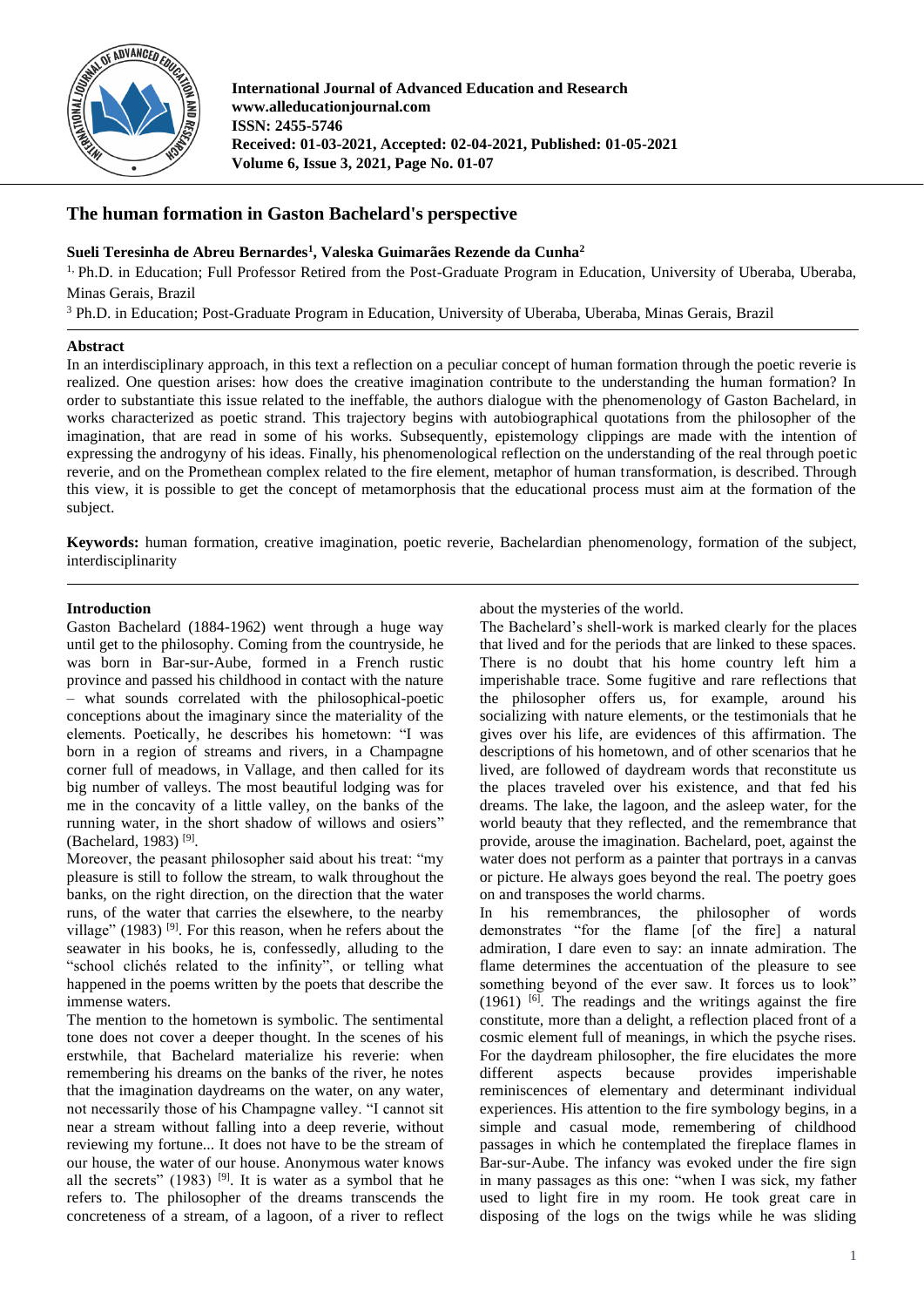between the pine branches of a handful of chips […]". The memories of the first years express more than the appreciation or the seduction for the fire, as allegory of a swift turn, or stimulus for social memories. Bachelard  $(1949)$  <sup>[4]</sup> wants to propose a method that clear the reciprocity "that goes constantly of the object knowledge to the subjective and personal knowledge, and vice versa". He wants to uncover the marks of a childhood experience in the scientific speech. Upon verifying such traces, he pursuits to identify the acting of unconscious values in the own foundation of the science. The experience of the child with the fire is an evidence of this process, your contempt represents the tendency of we be master of our own fireplace.

His life is unstable with discontinuities and interruptions. After graduation, he becomes a postmaster, takes a course in Mathematics at university, serves in war, then gives up his ambition to be an engineer and becomes a professor of Physics and Chemistry at high school in his hometown. A student, the poet Georges Jean  $(1989)$  [16], realize a description of the teacher-philosopher: "Bachelard [...] was passing from a dense and complex epistemological reflection [...] to dazzling variations about the imagination 'of the air'. [...]. What distinguished him of the theorical was the intonation, certain passion, and breath; is the same passion and the same breath that was cheering him when [...] the dream about fly or to the Novalis' blue flower was referred". This picture is analogue to the portrait that from it build itself starting from the reading of his books: the instigation to the thought, the awakening of the imagination, the opened speech to the dialog, to the discontinuity.

In the shell-works of the daydream philosopher the pedagogical meditation is a recurrent theme, it is not an occasional thought. The Bachelardian texts intent to keep a dynamic relation to the classroom experience. Each writing looks like a trying to answer of restlessness and pedagogical questionings. He affirms  $(1938)$  <sup>[2]</sup>: "the man committed in a scientific culture is an eternal learner; the school constitutes the most elevated model of the social life and in it the social references are based on a desire to know together and with each other." The pedagogical utopia of the professorphilosopher consists in a society made by the school, by a continued school which condensate two figures: the researcher and the poet. Starting from the junctions of this nature that recognizes itself in the Bachelardian ideas a romanticism of the reason, a philosophy of the creative imagination that gets confused with the formative dynamism of the scientific concepts and of the poetic pictures.

# **Some concepts of the Bachelardian epistemology**

Intending to understand better the Bachelard's ideas, we think to be necessary to emphasize some segments of his trajectory and of the context in which he wrote your theories. The philosopher from *Bar-sur-Aube* was contemporary of Edmund Husserl (1859-1938), which proposed to establish a safe and free base of presuppositions to the sciences and, in a special mode, for the philosophy – the phenomenological method. This one has been Léon Brunschvicg's student (1869-1944), for who the task of the philosophy would work about an effort of pure reflection. The philosophy of the imagination lived in a period of scientific discussion and of a truth crisis that the man would reach. In the physics, the questioning was the relativity

theory, affirming that the Scientific's knowledge is always being building. Then, no one theory would exhaust the truth. This is a revolutionary posture for the epoch. Bachelard also is contemporary of the Spanish artist Pablo Picasso (1981- 1973), one of the greatest revolutionaries of the art in the beginning of the XXI century, and of the surrealist movement which thematizes the dream, the madness, the wonderful, the hallucinatory states, and get inspiration in the working of the unconscious proposed by Sigmund Freud (1856-1939). When applying the concept of the unconscious and affirming that is not so absurd what the dream tells us, Freud is remembering that there are other explanations of the deep real beyond the reason. Although, in the psychoanalysis field, Carl Gustav Jung (1875-1961), his correspondent, has been his biggest interlocutor. The daydream philosopher has been equally contemporary of Henry Bergson (1859-1941), from who diverged about ideas of the time, as has done about of the Jean Paul Sartre's concepts (1905-1980) about the imagination.

Similar ideas of his time, the Bachelardian theories always awakened polemics, once he developed his theses through an accusation to many principles and categories that guided the philosophy of his contemporary. According to the philosopher and epistemologist, the reason has a history, and this history is a demonstration that his trajectory is discontinuous and full of obstacles. Thereby, only an epistemology that starts from the reflection of the own science is able to become proper to express it. And is with this mind that Bachelard question the conceptions about the science. In the epistemology, is possible note the prerogative of the questioning about the answer, the doubt about the assurance, from the indeterminate in respect to the determinate. He affirms that the uncertainty theory of the physicist Werner Karl Heisenberg (1901-1976) "came to put everything  $[...]$  in question"  $(1934)^1$ . Under the light of these ideas, the French author declares that every certain must be continuously argued for the scientific-philosophical thought and this position must make part of the method used for the science philosophers.

The philosopher notes that in the XX century emerged revolutions – as the Theory of Relativity, the Quantum Physics – which had repercussions in all spheres of the lore. Among the changes, is possible note, especially, the transformations provoked in the understanding of the reality and in the interactions subject and object. There is a rejection in charter the done systems. The unique certainty is that is necessary to quarrel the univocal truths. Classic principles as the no contradiction and of identity passed to be equated, and to them was added the principle of the indeterminacy. This installs a new perspective, or in the Bachelardian language, a new scientific spirit that thinks the science as a procedural and incomplete construct in incessant state of intervention. Highlighting the contingency of the truth and of the mistake, Bachelard instructs that the act of teaching overlap the object or subject taught. These opposites the pedagogical concept that the subject taught contains its truth, independently of the way how it is taught. He understands that the formation process of the scientific mind is always renewed and is necessary to create possibilities always opened for the existence of the dialog (Bernardes & Pereira, 2020)  $[13]$ , discussion, and controversy. These instances are healthy to the pursuit process of scientism and to the knowledge building.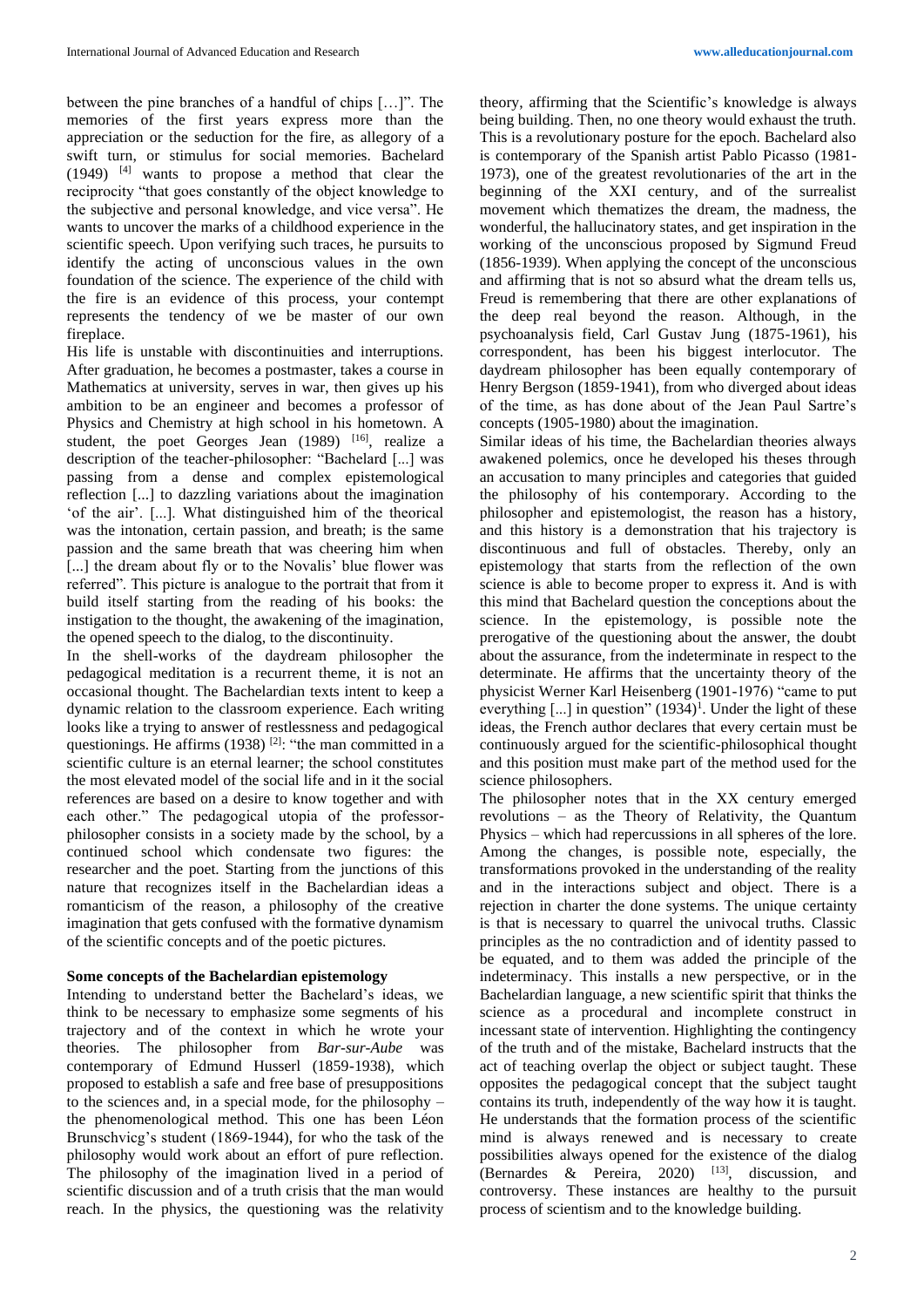The concepts of the Bachelardian epistemology point to the interaction between science and philosophy: "the different problems of the scientific thought should, on this account, receive different philosophical coefficients" (Bachelard, 1940) [3] . Solely meditating about the scientific notions, will be possible reach more clarity of the setting limits, of the hypotheses, of the experiences, of the science, finally. However, such reflection must constitute itself in the "conscience of a spirit that is based working about the unknown, looking for in the real what contradicts previous knowledge". From these words understands it is understood that is essential analyze philosophically the becoming of the thought, what means to quarrel its own constitution, unmasking its problems, implications, and original solutions, releasing it to the turn out to be, in a movement in which the reason supplants itself successively, without never obtains a decisive synthesis. Thus, the scientific thought demands a restless reason, united to the imagination, engaged in the creative production and in the ceaseless search of the fresh. This creative and controversial reason, that opts for the object not determined, let yourself be absent for the imagination aiming to glimpse the unthinkable, because thinks that there is not only one method able to seize the reality. For the daydream philosopher, we only can know scientifically what we dreamed someday.

### **Bachelard's phenomenology**

When Bachelard was completely dedicated to study the philosophy of the science, he addressed to the colleagues, clarifying: "to the scientists, we will reclaim the right to dodge for an instant the science of its positive work, of its desire for objectivity, to find out what remains of subjective in the most severe methods"  $(1940)$  <sup>[3]</sup>. At that moment, the restlessness of the thinker was carrying him to an effort of overtaking of the limits of the philosophy of science. From "La psychanalyse du feu"<sup>4</sup>, it is proposed to analyze a problem that the objective attitude has never been able to realize: the poetic hedge "where the daydreams replace the thought" and the "poems hide the theorems". It is understood that for reach the existence of another reality as from the dreams or even of the fantasy – so real and logic as the external, but weird to the scientific lore of its time  $-$  is necessary to dedicate to the poetic daydream, determining "a phenomenology of the imaginary where the imagination is putted in its place, in first place"  $(1968)$ <sup>[7]</sup>.

The reason that proclaims was gifted of liberty comparable to the attitude that the surrealist movement manifest in its artistic creations. In the period that reworks his conception of reason, approaching it of the imagination, in a dynamic of the thought that looks for a sudden intuition beyond the logic knowledge, and, thus, expresses that: "It is necessary refund to the human reason its function of turbulence and aggressiveness. By this way is how will contribute to the foundation of a surrationalism that will multiply the opportunities to think. When this surrationalism have found its doctrine, will be able to be place in relation to the surrealism, because the sensibility and the reason will have recovered, together, its fluidity"  $(1940)$ <sup>[3]</sup>. This thinking through and with the creative imagination is what is understood as surrationalism in the Bachelardian language. The thinker from Vallage incorporates the restlessness of the surrealists on the problematization that they do about the reason, when do not grant him a sovereign and autonomous instance, when they have realized an elevation of the dream, of the unconscious, of the illogical as especially at that time still was done. And more than that, absolve them the essays to dissipate the social and cultural determinations which restricted the dynamic understanding of the life. Provoked for the imagination, the reason constituted became opened, creator and aggressive. If the rationalism clearly sees the departure between reason and imagination, the path of the chimerical ideas perceives them as united mutually and complementary. When surrealism the rational liberty, the surrealism proposed by Bachelard realize the confluence between imagination and reason, and is that new dimension of understanding that he assumes in the maturity of his life.

Each new thought arises from many reflections and studies in his philosophical life: "I study! I am only a subject of the verb to study" (Bachelard, 1961)<sup>[6]</sup>. However, his reading is singular: he passes to seek the images that emerge under the sign of the creative potency of the literary imagination. The poetry revives in the reader the force to create once it provides him the act of daydreaming. The dreamer of daydreams, what dreams in the vigil is conscient that he is who dreams the daydream; he is who is happy, because daydreams without be "obliged to think"  $(1968)$ <sup>[7]</sup>, by other hand, the "night dream is a dream with dreamer" because in this dream, we are incapable to cognize ourselves. The dreamer asks the poets objects poetized for the daydream, because the poetic image has a meaning that needs to be identified intending to understand the reality.

These reflections of the daydream philosopher reveal not only a renewal movement to the scientific spirit, but also from the philosophical assumptions that establish it. The man has left aside his task to quarrel, retake and rectify. "And, however, if the philosophy is the study of the beginnings, how would teach it without patients resumes. In this condition, the philosophy, as continuous hesitation, study the origins and the philosopher meditate about his own humanity. The poetic thinker (1970) [8] inaugurates for himself a questioning: "What is this strange path of the philosophers where each point is a crossroad? The philosopher scares and discover himself with his aptitude to daydream. Thus, the moment of the Greek originating astonishment is reproduced, from which are established key issues of the philosophical speculation. Plato  $(1988)$ <sup>[18]</sup> affirmed that the philosophy begins with the amazement: "[...] the admiration is the true feature of the philosopher. There is no other origin the Philosophy". The fright is the arkhé of the philosophy (that from where something emerges). The pathos of astonishment is not only at the beginning of philosophy. The amazement carries philosophy and reigns within it (Heidegger, 1979)<sup>[15]</sup>.

This is how, in awe, that he starts to go through a reveries path. And running this way, he finds out himself as a being that dream. He understands that the scientific concept does not allow him to dream: "is not from a lore that is possible to dream truly, to dream a daydream without censorship". Admired, the poetizing philosopher inquires the reason of the existence of the imaginary world; scared, asks himself about the way of being of this universe. He proclaims his admiration, showing a testimony of a thinker that only loves what wonder him. The world is constituted for the set of our admirations. [...] Admire first, then you will understand", he affirms  $(1968)$ <sup>[7]</sup>. He finds the tune with this wonder state in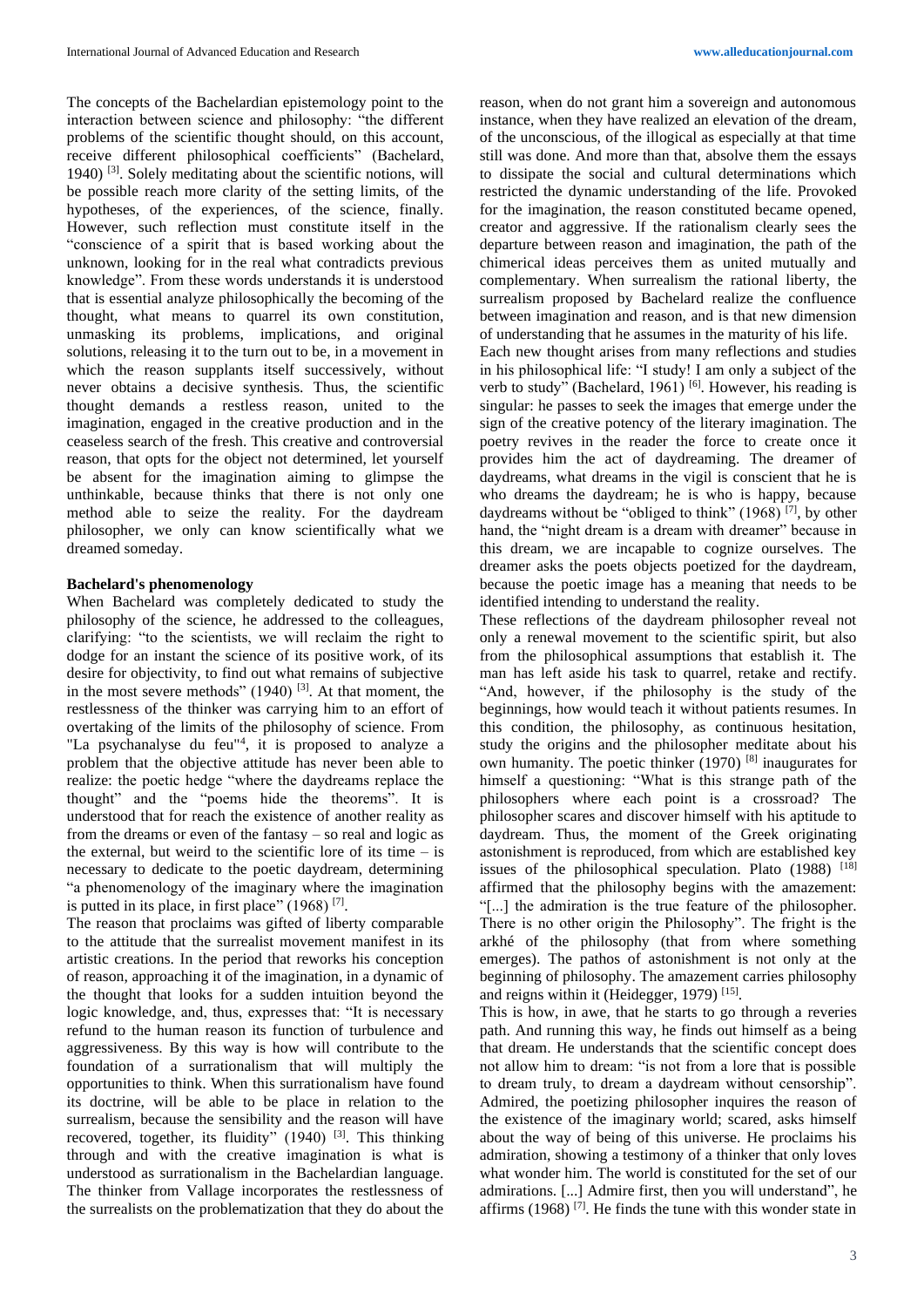#### the poets.

The Bachelardian prevalent imaginary experience is done with the literary language – connotative, subjective, symbolic – in which the poetry stands out as a singular space of the images and metaphors. Through the imaginary experiences with the poetic text, the daydream philosopher faces many possibilities of images interpretation presented in the poem. Through the analysis of the poetic shell-works, is interpreted the insertion of the man in the world through the poetization of the material elements, of the world of the life, of the world experienced for the men, resorting to the material imagination. The professor-philosopher brings, to the concrete reality, the world that Husserl puts in parentheses and constitutes, in the domain of imagination, a categorization of the different material imaginations as they are added to fire, air, water or even soil. It is necessary that a daydream discovers "its substance, it's needed that a material element give his own substance, its own rule, its own specific poetic", to result in a written text (1983) <sup>[9]</sup>. The four Empedocles' elements are perennial sources to the creative daydreams, to the poetic fantasies of the great poets. In a posterior period of studies, Bachelard surpasses the reflection step with the material world's images and dedicates to the free and transgressor creative imagination. Near to the flame, the solitary philosopher reads poems because feels that the "paradox" of his "investigations about the literary image – find out the reality through the word – has, therefore, an opportunity to be solved. A solution that finds lonely, next to the light that attracts him and is testimony of his solitude of dreamer. "Solitary philosopher", "isolated dreamer" are expressions of the philosopher referring to himself  $(1961)$  <sup>[6]</sup>. For him, the loneliness refunds the first meditation. For this concentration, the syntheses built compose a complex world. However, before of this complexity is necessary to understand how intense the world is. "Thus, we believe that before the great synthetic and symphonic metaphysics, should appear elementary studies where the fascination of self and the wonder of the world would be surprised in its more narrow correlation"  $(1970)$ <sup>[8]</sup>. For the philosopher of the imaginary, the fantasy meditation builds a world, deepening the loneliness impressions of a daydreamer. In the solitude, the candle flame lights up the dreamer's book. The studious thinks about the book that examine, but stands the eyes to the light, and then he dreams, instead of analyzing ideas. To complete, the philosopher fancies the movement of his thought. In this alternation, he pursuits the communion with

Who thinks that he elaborates philosophical arguments to present assumptions and theoretical affiliations, is wrong. He simply declares that chose the phenomenology "hoping to reexamine with a new view the faithfully loved images, so solidly fixed on my memory that I know if I'm remembering or imagining when I reencounter them in my daydreams". This phenomenology is the proper which denominates it as "phenomenology of the imagination" or "phenomenology of the soul", and mentioning it, he expresses what constitute a phenomenon to be study in his opinion: the poetic image. "[...] It's necessary to get a phenomenology of the imagination. This would be a study of the phenomenon of the poetic image when the image emerges in the consciousness as a direct product of the heart, of the soul, of the being of the man taken in his

the images offered by the literature.

present  $(1957)$  <sup>[5]</sup>. We consider that in these phrases there is a synthesis about what is the Bachelardian phenomenology. Without to worry to exert scientific terms, it expresses itself, using common terms to the poets: heart, soul. In the phenomenology, he finds the method to deepen himself in the images that the poets give him. Might be more relevant saying that the Bachelardian's look as a sensitive, embracing, and profound to be near of the reality. He does a creative appropriation of the phenomenological thought and proposes his manner to seize the real through the poetic image.

The creative imagination conducts the philosopher to propose a new way to seize the world, and so, what he develops is an issue of the possibility of knowledge, as well how it is possible through the creative imagination, of the wonder before the poet's word. If the dreamer philosopher has initially the ambition to be a partner reader of the writer's reverie, in a alchemical process by which his thought passes, ends up becoming creator when uncovered that the image inaugurates a world, fruitful thoughts. The Bachelard's poetic imagination phenomenology is not an empirical description of the phenomena, but is a path to seize of the force of the individual experience to realize the description. The phenomenologist, helped for what the emotions and knowledge translate in verses, must intervene to experiment the poetic intentionality, aiming to find the conscientious opening of the poetic text. The phenomenology is the method of the creative imagination, which goes to the core of being. The image is a soul product, of the human's emotionality, and therefore, only a soul phenomenology can reach the original images.

Only what enables this diving of sensibility is the literary text in which the imagination reveals as a true strength of the human psyche. The meaning of the poetic image allies to the dream and has the novelty as the differential. These aspects invade those who approach of the poetry to learn the meaning of the imaginary creations. When involving and living the written poetic images, it is required the committal to the daydream, not to any daydream, but to the poetic daydream, to the written daydream in anima (female dimension). Differently of the night dream, "in the poetic daydream the soul is awake, without tension, rested and active"  $(1957)$  <sup>[5]</sup>, able to note the specific reality of the autonomous and creative poetic image. Before the images that the poets offer, the dreamer phenomenologist pursuits to participate of the creative imagination. This is the opportunity to learn what the poets teach us, because are the poets which reach the core of the things when expressing the universe of the images. When relating with the dreamed beings, the poets transform everything in becoming, in metamorphosis that modifies until the physical condition of the substance. The poet conduces us to another world, inviting the man to an imaginary travel through the dreamlike. The infinity possibilities of being, of express that the creative imagination enables, and that the poets unceasingly pursue, only is possible to the man approaches through of who poetry and write their daydreams in poems. From the trait of the way to approach of the world through an androgynous thought, that is derivative the Bachelard's readings as epistemologist and poet. Find out a common denominator among animus (male dimension), and anima (female dimension), demonstrate the complementarity of both to constitute the whole man looks like the task of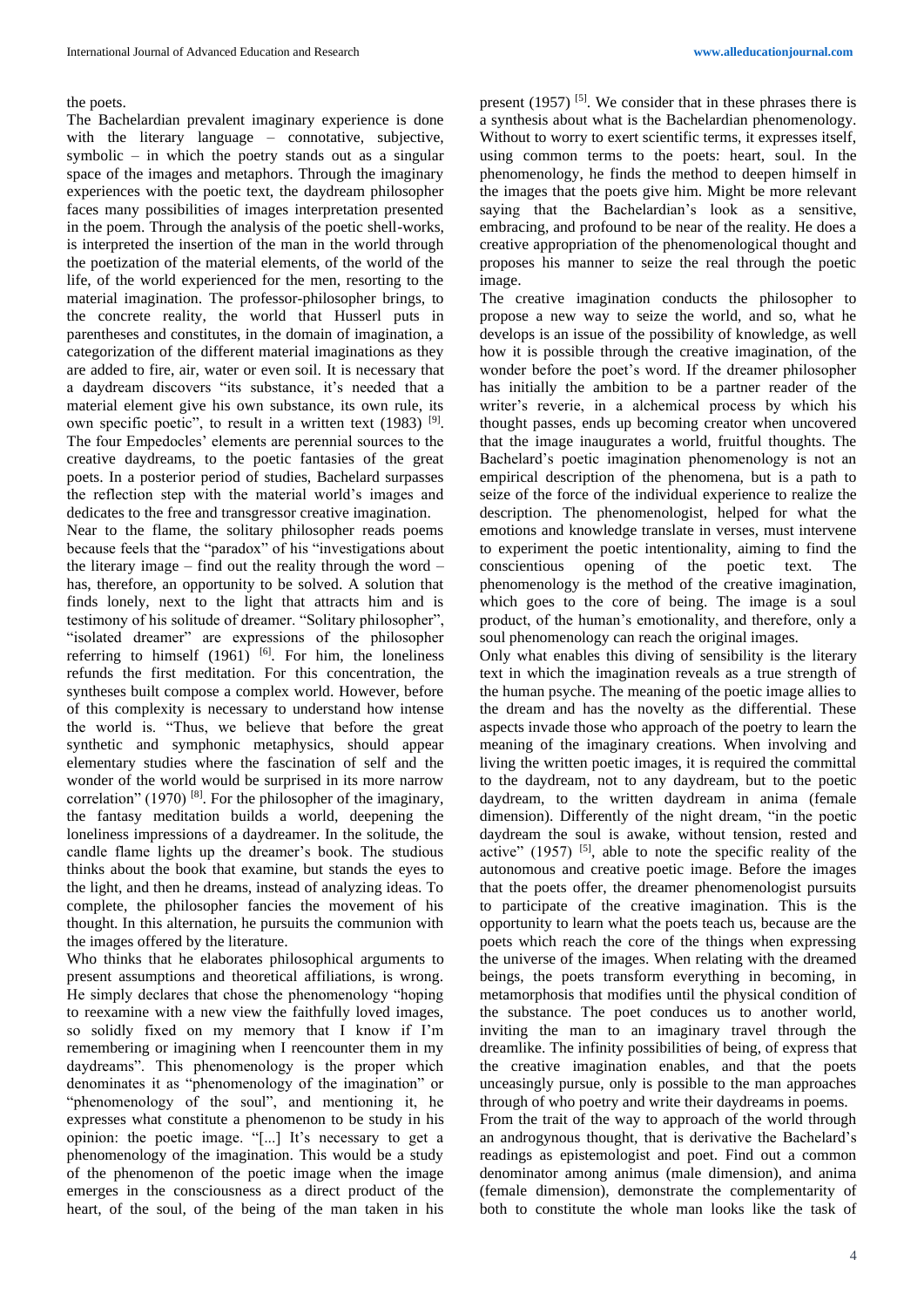almost an entire life of this philosopher. The Bachelardian phenomenological view is, summarily, the manner how he supports to flow an understanding of the own mystery of the world through the whole your shell-work called nocturnal. When we read the phenomenology, we note that there is a method that passes for Husserl, Merleau-Ponty (1908-1961), Heidegger (1889-1976), Paul Ricoeur (1913-2005), Eugen Fink (1905-1975), Emmanuel Lévinas (1906-1995), among others, that is possible to follow similarly. We think that Bachelard goes beyond this. He has a ground, a methodology, a logic organization, that can be identified in all his works. Although, what matters is the sensibility and how he entertains, from the poets' words, his own word of comprehension of the reality. The philosopher of the written words dialogues with the poets to seize the purport of the being which he drives his intentionality.

# **The formation of the subject as metamorphosis**

The meditation through the poetic of the fire is recurrent in the philosopher's works, as is notable in the titles of some books as "La flamme d'une chandelle" (1961) <sup>[6]</sup>. Despite the emphasis of the philosopher of the imagination to the theme, we dedicate in this item to comment only the meaning of the fire in the Prometheus' Complex. Such denomination is inherited from Jung, and Bachelard calls them since some myths, pre-Socratic philosophers and poets, with names as "Novalis' Complex" and "Empedocles' Complex", among others. Now, we propose to relate this Prometheus's Complex to the meaning of metamorphosis, one of the Bachelardian thought dimensions. We start with a synthesis of the inspirational myth of this concept.

"One of the descendants of the ancient race of gods dethroned for Zeus knew that on earth was asleep the seed of the skies. For this reason, caught up a bit of clay and wet with a portion of water. With this substance the man has been made, in similarity of other gods, to be the lord of the earth. And Athens admired the creation of the titans' son and inflated at that image, the divine blow. But was missing the knowledge about the subjects of the earth and of the land. [...]. Prometheus approached and taught to his creatures all these secrets. [...]. However, still was missing a last endowment to they stay alive: the fire. The great Zeus, meanwhile, has denied this endowment, to the humanity. Notwithstanding, Prometheus approached to the Phoebus' carriage and burned a stalk. With this torch, Prometheus delivered the fire for the humanity, what brought the possibility to dominate the world" (Pombo, 2009)<sup>[19]</sup>.

How it is possible to interpret in the myth, the man aspires a transformation, an evolution, he wants to break with his limits. The imagination makes him to see far and dream with the knowledge that does not possess. The fire is the metaphor of the becoming that believes to be possible. The fire is capable to explain everything: the quick change and the permanency; the act of dwell the heaven and the hidden life in the substance; the good and the evil; the welfare and the respect. It is necessary to observe that the meaning of the fire is much more social than natural, fact that neither has been noticed, according to the philosopher. Intending to realize this observation, he does not invoke the paper of the fire in the primitive age, nor emphasizes the complexity of its conservation. He calls attention to the fact that the respect to the fire was taught. Thus, he integrates the educational process of the civilized spirit, not being a submissive gesture that is naturally realize. "If the child approaches his hand near the fire, his father gives him a slap on the fingers. Be this fire flame or heat, lamp or cooker, the vigilance of the parents is the same. Initially, therefore, the fire is object of a general interdiction; where the following conclusion: the social interdiction is our first general knowledge about the fire". In the course of the time, the reports about the danger of burning and burns replaces the paternal physical punishment, and the natural knowledge is linked to the social knowledge. However, combined to the social interdiction, is built the disobedience. Such as Prometheus, the child transgresses and steals phosphorus. In addition, this child does it because wants to do as the father does. The child wants to be more, wish to know more. When relating the theft of the fire to the wanting to know, our philosopher proposes, "to a group, under the name of the Prometheus' complex, all the tendencies that impel us to know as well as our parents, more than our parents, as well as our masters, more than our masters" (1949) <sup>[4]</sup>. This complex would be, at the Bachelardian expression, the Oedipus's complex of the intellectual life: the desire to know more, ever more than our parents and masters. The man pursuing expand his lore, resembling himself to who consider being upper in the knowledge that they hold. The philosopher from Champagne thinks that the man define himself for the set of trends that carries him to overcome the human condition. The man has a destiny of transmutation, of a transcendence pursuit. This pursuance is also an overcoming of limits, of supplant traditions, and the fire is the metaphor of its metamorphosis, of its tireless pursuit of liberation and of its creative activity.

If Husserl proposes the exhaustive description of the being to reach the eidos, the philosopher of reverie suggests analyzing how the imaginary unveils itself on the contacts of the natural elements, as the fire. In the exam of the symbols, he intends to identify what is its meaning. In "La flamme d'une chandelle"  $(1961)$  [6], he analyzes symbols of daydream images before the fire in many parts, as this one: "the flame is, to [the philosopher], a guided world to the transformation. The dreamer sees in it his own being and his own becoming to be". Through the daydream images, the philosopher pursuits the eidos, the invariant core of the flame of fire and reaches it: the idea of metamorphosis, of transformation. The poetic reverie with the flame promotes the subject to an elevate movement. The mobilization to elevate himself is one of the original faces of the creative imagination that investigate the being in a vertical movement. Verticality that is emphasized in his reflections before the fire, as can be read in what follows: "Near of the towers, of the trees, a dreamer of height dreams with the sky. The fantasies of height feed our instinct of verticality, instinct repressed by the obligations of the common life, of the life vulgarly horizontal. The verticalizing fantasy is the most liberating of the fantasies. There is not a better way to dream well than to dream with another place".

The flame, fragile vertical, is the metaphor for the search of overcoming, for the act of rising, which it is idealized for all the men. When daydreaming before the fire, the subject breaks free of his daily, he turns to the high, to what he considers upper – as Prometheus has done – he becomes and quests the dreams imagined. So, the constant fellowship to look for the overcoming of oneself, the creative act of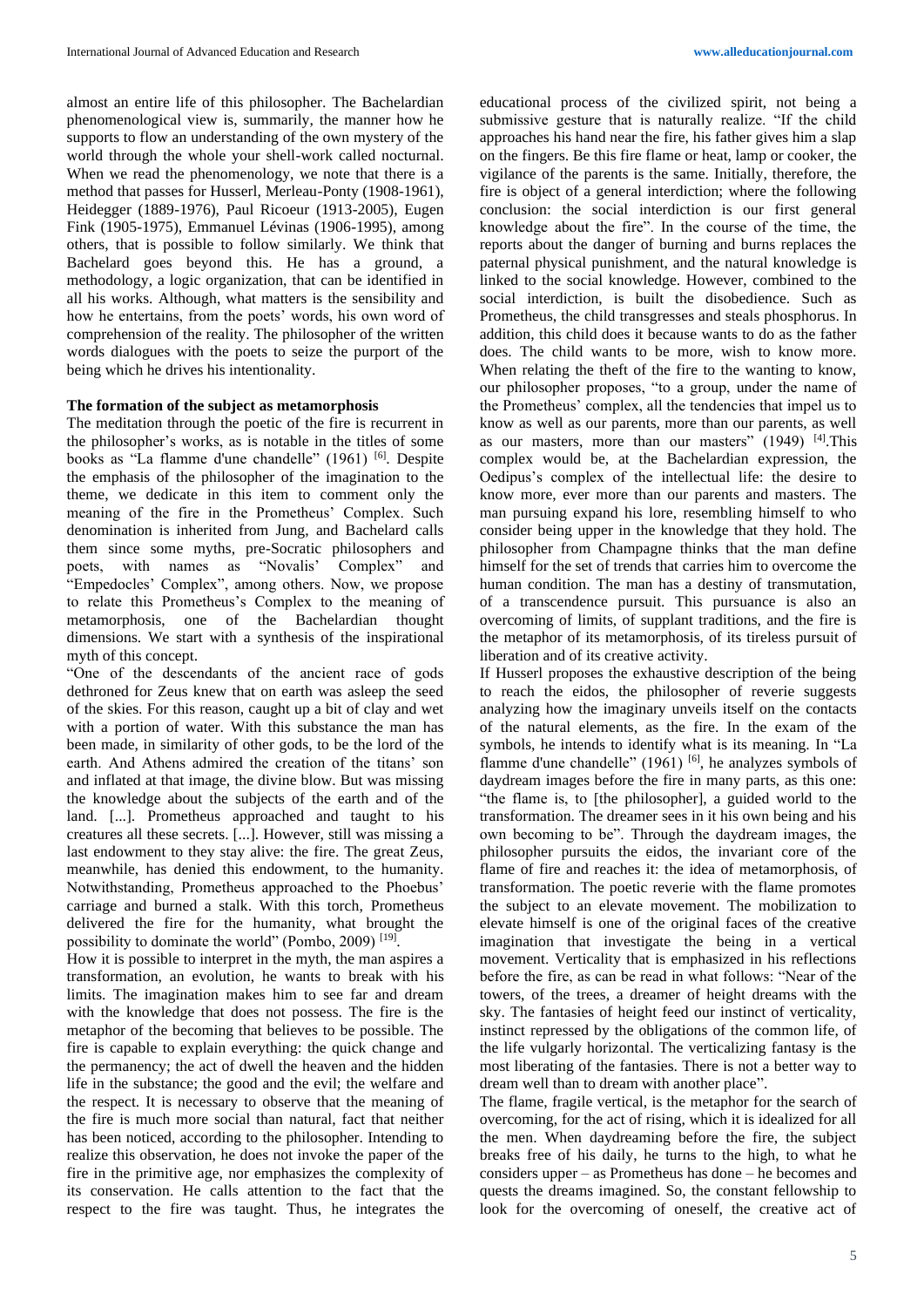surpass forward to the plenary being, to the integral formation of the person – this is the huge contribution by the philosopher from Champagne. This dimension of this thought, which reflect the metamorphosis, Bachelard approaches of Nietzsche although, does not copy him. This German thinker affirms that all of us are potential supermen and to we become higher than what we are, the desire and the courage are enough  $(1999)$  [17].

According to the researcher of the Bachelardian shell-work, César (1996)  $[14]$ , is suitable say that Prometheus is the symbol of the creative man, of the superman, of audacity. The mythology being represents the courage, the idealism, the change, "numbers of the perpetual metamorphosis of the being and the expression of his becoming", which materialize themselves through of poetic daydreams. The meditation of the philosopher takes him to unveil a poetic metaphysics of the man, while this exists in direction to one to be more.

This movement of transformation is what looks for in the shaping of the subject. Bernardes  $(2010)$ <sup>[11]</sup> adds that Bachelard defends the thesis that there is formation only when there is rectification of the previous lore, when there is a denial of the first intuitions, in other words, when there is deconstruction and reform of the subject. Summarizing, it is possible to affirm that the two senses of formation identified in Bachelard include the formation of a new scientific spirit, in which man rectifies previous knowledge and beliefs rooted in himself, and the formation of the subject, in which the participation of the creative poetic imagination is emphasized. The notion of formation, for him, is much more integral and involving than the concept of education. For the philosopher, educating fundamentally implies the formation of the subject.

### **The poetic reverie and the pedagogical gesture**

One of the dimensions of the importance of the Bachelard's thought to the study field of the Education is the happening of the metamorphosis experience, of the human formation and transformation.

The philosopher of the imagination reminds that the student does not come to the school intending to acquire a culture; he comes to transform his culture, to demolish the obstacles already crystallized for the everyday life. Consequently, is necessary develop an educational process of permanent mobilization, replacing a closed lore for an opened knowledge. In an inverse mode of what the traditional tendency proclaims, the relationship teacher-student is not a power ratio, in which the master thinks himself the holder of knowledge. The educator must "dialect the experience", propose the dialogue, disquiet the reason, teach the student to create, to quarrel, to search for the new, to transform himself. The inseparability between to teach, to learn and to create is given for the daydream power, that which touch the creative imagination and makes students and teachers – awake dreamers – wanting to metamorphose the world and the own life. The poetic thought drives the subject to a dreamed and imagined world, where the poetic experience is produced and not reproduced. The dreamer thinker affirms itself in the meeting with the imagined world and from it is opened to the liberty. In the subtleties of the unreal function gathers the beings and the reveries around the dreamer. Dreams that give to the man the illusion to be more than he really is. "thus, upon the less-being that is the state of relaxing in which the daydream is formed, is drawn a beard – a beard that the poet will know to inflate until becomes him a more-being"  $(1968)$ <sup>[7]</sup>. The creative imagination produces the daydream of which the philosopher speaks, and this reverie covers that ascensional point that the subject aspires and for which he wants to metamorphose to reach. You have to compare the results with previous studies done in same.

It is observed that the link between reason and imagination, that the intrinsic relationship between conceptual thinking and imagetic thinking encompasses the content of few pedagogies. In a predominant way, educational processes focus on conceptual discourse; they validate speech that seeks to explain the beings and events of the world as what constitutes the purpose and means of education. From this comes a classification on the ways of expressing the world and ourselves, in which the construction of the concept is prioritized. This understanding of the purposes of pedagogy brings, as a consequence, the impoverishment of a formation that considers the multiple ways of creating, apprehending, and acting in the world, ignoring the creative imagination and poetic experience.

For Professor Bachelard (1988)<sup>[10]</sup>, a poetics of life "lives by reviving life, increasing it, separating it from nature, [...] passing from fact to value, and, supreme action of poetry, passing from value for me to value for the souls of my kind, apt to be valued by the poetic. This daydreaming aspect of the formative process supposes the opening to the new, to the poetic, to witness the gradual emergence of a way of connecting with reality, that in which the creative imagination is the protagonist. This is the desirable dimension to all pedagogy. A dimension in which the imagination generates the real, enriches it and modifies it into a poetic experience that goes beyond the limits of reason. The philosopher says (1983) <sup>[9]</sup>: "one is only persuaded by suggesting fundamental reveries, restoring to thoughts their avenue of dreams". The school is one of the privileged spaces to accomplish this transformation.

### **Conclusion**

In a trying of a synthesis, we would affirm that in a ontology that gives to the subject nuances of happiness, the man dreams to become more-being. This more-being is imagined by the creative imagination. The poets are who dream this unreality and invite the man to become it real through the poetic daydream. The fundamental is to understand that the reverie elevates the man to transforms himself. The issue about the subject formation involves Bachelard throughout his work dedicated to search how is built the scientific knowledge and how is seize the poetic images. We have as a conjecture that the formation constitutes itself in a paideia of the reverie philosopher that reflects the epistemology and the poetic as the two complementary margins of an integral formation. The meaning of formation involves a process of dialogue and discussion of ideas; involves sensitivity, emotional experience, and daydreaming, which allows man to complement the wisdom of science. We bring, therefore, for this text, a discussion based on the poetic imagination proposed for the Bachelardian phenomenology. To form a uni-dual man, reader, and thinker of the scientific concepts and of the poetic reverie, constituent of a whole Apollonian-Dionysian, may be an opportune suggestion for who remains delighted with the pedagogical gesture and reflects